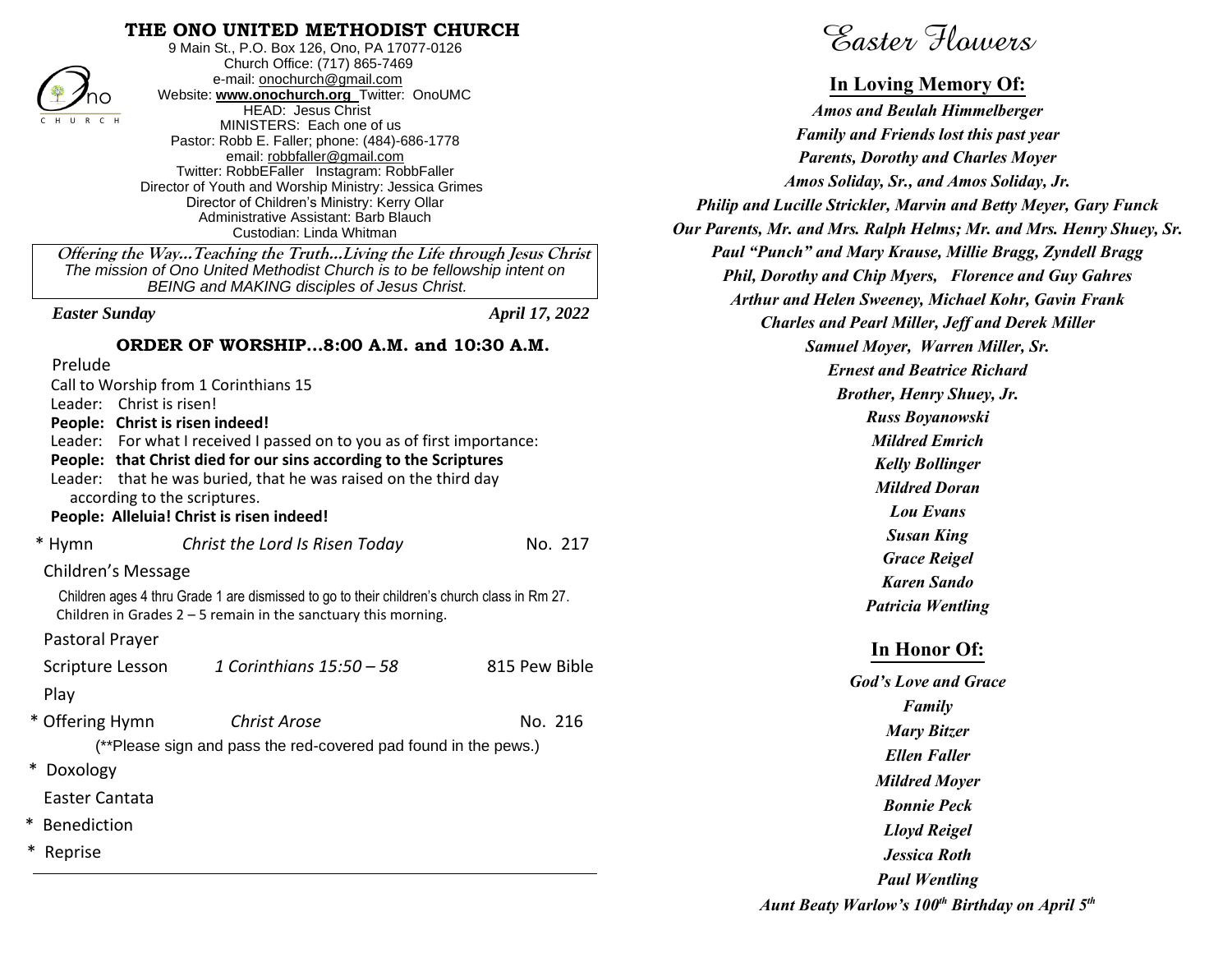#### **THIS WEEK'S CHURCH/ PRAYER CALENDAR**

**EASTER SUNDAY – April 17** 8:00 a.m. Traditional Worship/ Cantata/ Play 9:30 a.m. Sunday School 10:30 a.m. Praise Worship/ Cantata/ Play **MONDAY – April 18** 5:45 p.m. Yoga 7:00 p.m. Finance Committee Meets **TUESDAY – April 19** 7:00 p.m. Education Commission Meets **WEDNESDAY – April 20** 9:00 a.m. Staff Meeting 7:00 p.m. Adult Bible Study; Kids4Jesus; Youth Production Team **THURSDAY – April 21** 6:00 p.m. Men's Group **SATURDAY - April 23** 4:00 – 7:00 p.m. Parent's Night Out **SUNDAY - April 24** 8:00 a.m. Traditional Worship 9:30 a.m. Sunday School 10:30 a.m. Praise Worship 7:00 p.m. Adult Bible Study; Youth Fellowship; Children's Fellowship  $\overline{a}$ 

*A special thank you to Pastor Robb, Derek Blauch, Charlie Grimes and Eric Wentling for presenting the play; and to Jess Grimes, director and the choir members for presenting the Easter Cantata.* 

**COMPASSION SUNDAY** will be held on May 1st during both services. This is a national event that helps us grow in our understanding of God's very special love for the poor. It is also an opportunity for each of us to interrupt the cycle of poverty and make a difference in the life of a child. **Exciting update:** a Compassion Alum named Moses Ashaba will be here with us. He is originally from Uganda and now lives in Philadelphia. Invite your family and friends to hear his story of hope and the power of God to transform lives. For more information, please contact Cathy Boyanowski at 717-865-2098 or visit CompassionSunday.com.

**SAVE the DATE! WOMEN'S RETREAT at GRETNA GLEN!** Ladies – Mark your calendars for October 14 – 16, 2022. If you are interested in attending, please submit at \$60 deposit by May 8<sup>th</sup>. Contact Staci Murray with questions, 717-329-1710.

**BROCHURES FOR GRETNA GLEN CAMP AND RETREAT CENTER** are available in the narthex. Ono Church will pay  $\frac{1}{2}$  of your child's camp cost, up to \$195. Example: If a camp costs \$400, Ono will pay \$195; if a camp costs \$200, Ono will pay \$100. If you register your child online, please remember to give the paperwork to the office to receive the credit. We need a copy of the paper showing the camper's name, name of camp and the cost of the camp. Thanks.

**EASTER FLOWERS:** Thanks to everyone who purchased flowers for our Easter Sunday services. Please take your flowers following either service. Any flowers remaining will be planted around the church.

*Expression of Thanks: Thank you very much for the beautiful Easter card that I received. I really appreciate it! ~Christa Light*

# Ono Spring Small Groups



Does being in a small group really change anything in my life? We all long to be connected with friends. We long to know and be known by God. We long to make a difference. Come engage with others and be blessed!

In this 4 week video Bible study, we will take a look at four questions about caring, honesty, failure and action and discover how the answers can lead to growth in our relationships and faith!

| May 1,2,4,5 | Week $#1$ What if  we cared?                            |
|-------------|---------------------------------------------------------|
|             | May 8, 9, 11, 12 Week $#2$ What if we are honest?       |
|             | May 15, 16, 18, 19 Week #3 What ifwe have failed?       |
|             | May 22, 23, 25, 26 Week #4 What ifwe got off the couch? |

Sessions will begin @ 7pm and a Wednesday afternoon group at 1:30pm with a corporate time of worship and video and then breakout time with a small group for discussion! The whole family can attend – we will have groups for children, youth and adults! Child care will be provided on Sunday evenings for small children

If Sunday nights don't fit your schedule additional groups will meet each week- Mondays at 7pm (No childcare) (May 2, 9, 16, 23); a Wednesday group will meet at the church at 1:30pm (no childcare) (May 4, 11, 18, 25) a Thursday group will meet at the Atkins home- 1774 Blacks Bridge Rd, Annville at 7pm (children welcome) (May 5, 12, 19, 26)